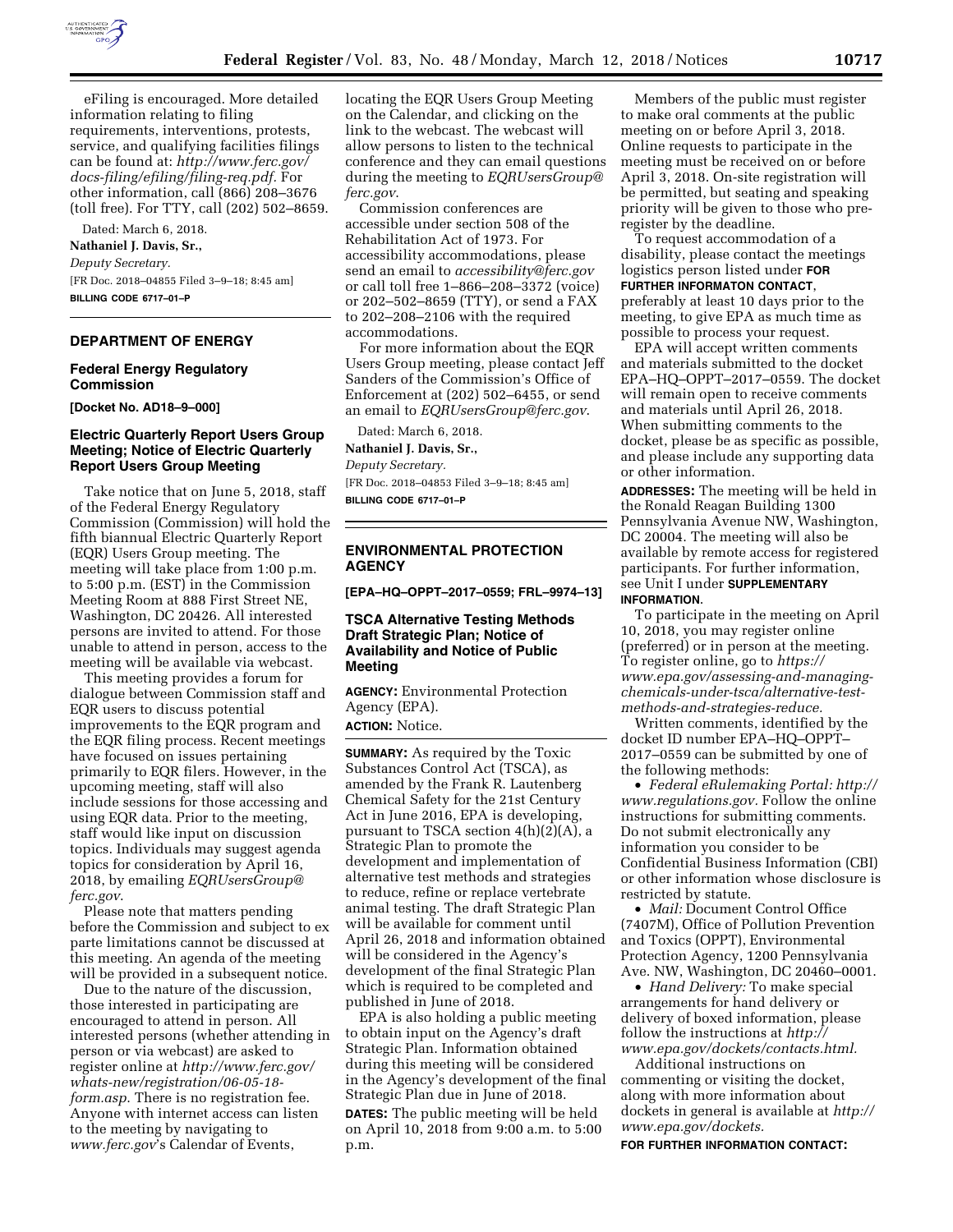*For technical information contact:*  Louis Scarano, Risk Assessment Division, Office of Pollution Prevention and Toxics, Environmental Protection Agency, 1200 Pennsylvania Ave. NW, Washington, DC 20460–0001; telephone number: (202) 564–2851, email address: *[scarano.louis@epa.gov.](mailto:scarano.louis@epa.gov)* In addition, progress on this activity will be periodically updated at the following page on the OPPT website at *[https://](https://www.epa.gov/assessing-and-managing-chemicals-under-tsca) [www.epa.gov/assessing-and-managing](https://www.epa.gov/assessing-and-managing-chemicals-under-tsca)[chemicals-under-tsca.](https://www.epa.gov/assessing-and-managing-chemicals-under-tsca)* 

*For meeting logistics or registration contact:* Klara Zimmerman, Abt Associates; telephone number: (301) 634–1722; email address: *[klara](mailto:klara_zimmerman@abtassoc.com)*\_ *[zimmerman@abtassoc.com.](mailto:klara_zimmerman@abtassoc.com)* 

*For general information contact:* The TSCA-Hotline, ABVI-Goodwill, 422 South Clinton Ave., Rochester, NY 14620; telephone number: (202) 554– 1404; email address: *[TSCA-Hotline@](mailto:TSCA-Hotline@epa.gov) [epa.gov.](mailto:TSCA-Hotline@epa.gov)* 

## **SUPPLEMENTARY INFORMATION:**

#### **I. General Information**

# *A. Does this action apply to me?*

You may be potentially affected by this action if you are required to conduct testing of chemical substances under the Toxic Substances Control Act (TSCA). Since other entities may also be interested, the Agency has not attempted to describe all the specific entities that may be affected by this action. The following list of North American Industrial Classification System (NAICS) codes is not intended to be exhaustive, but rather provides a guide to help readers determine whether this document applies to them. Potentially affected entities may include:

• Basic Chemical Manufacturers (NAICS code 3251);

• Resin, Synthetic Rubber, and Artificial Synthetic Fibers and Filament Manufacturers (NAICS code 3252);

• Pesticide, Fertilizer, and Other Agricultural Chemical Manufacturers (NAICS code 3255);

• Paint, Coating, and Adhesive Manufacturers (NAICS code 3255);

• Other Chemical Product and Preparation Manufacturers (NAICS code 3259); and Petroleum Refineries (NAICS code 32411).

• Animal Welfare Groups

• Environmental non-governmental organizations

• Toxicity testing laboratories (contract labs)

• Academic/non-profit groups involved in developing and using alternative toxicity test methods

## *B. How can I get copies of this document*  **III. Meeting**  *and other related information?*

The docket for this action, identified by docket identification (ID) number EPA–HQ–OPPT–2017–0559, is available at *<http://www.regulations.gov>* or at the Office of Pollution Prevention and Toxics Docket (OPPT Docket), Environmental Protection Agency Docket Center (EPA/DC), West William Jefferson Clinton Bldg., Rm. 3334, 1301 Constitution Ave. NW, Washington, DC. The Public Reading Room is open from 8:30 a.m. to 4:30 p.m., Monday through Friday, excluding legal holidays. The telephone number for the Public Reading Room is (202) 566–1744, and the telephone number for the OPPT Docket is (202) 566–0280. Please review the visitor instructions and additional information about the docket available at *[http://www.epa.gov/dockets.](http://www.epa.gov/dockets)* 

Meeting materials for the April 10, 2018 public meeting will be made available in the docket. (*[http://](http://www.regulations.gov) [www.regulations.gov;](http://www.regulations.gov)* docket number EPA–HQ–OPPT–2017–0559).

#### **II. Background**

On June 22, 2016, the Frank R. Lautenberg Chemical Safety for the 21st Century Act, which amended the Toxic Substances Control Act (TSCA), the nation's primary chemicals management law, was signed into law. Along with new requirements and deadlines for actions related to the regulation of new and existing chemicals in the U.S., the new law includes changes to TSCA section 4 (*Testing of Chemical Substances and Mixtures*). Specifically, a new section (4(h)) has been added entitled *Reduction of Testing on Vertebrates.* 

TSCA section 4 (h)(2)(A) states that EPA must ''. . . *develop a strategic plan to promote the development and implementation of alternative test methods and strategies to reduce, refine, or replace vertebrate animal testing and provide information of equivalent or better scientific quality and relevance for assessing risks of injury to health or the environment . . .*''*.* 

The Strategic Plan must be completed by June 22, 2018. OPPT hosted a public meeting on November 2, 2017 in which a conceptual approach to this Plan was presented. The meeting materials and public comments received through January 10, 2018, when the comment period associated with the November 2, 2017 meeting closed, are available in the docket. (*<http://www.regulations.gov>*; docket number EPA–HQ–OPPT–2017– 0559). Meeting materials for the April 10, 2018 public meeting will be made available in the docket as well.

## *A. Remote Access*

The meeting will be accessible remotely for registered participants. Registered participants will receive information on how to connect to the meeting prior to its start.

# *B. Public Participation at the Meeting*

Members of the public may register to attend the public meeting and may also register to provide oral comments, in person or remotely, on the day of the meeting, using one of the registration methods described under **ADDRESSES**. A registered speaker is encouraged to focus on issues directly relevant to the meeting's subject matter. Depending on time and number of people registered to speak, each speaker may be limited to no more than five minutes. A speaker must be registered in order to provide oral comments. To accommodate as many registered speakers as possible, speakers may present oral comments without visual aids or written material. Persons registered to speak (as well as others) may submit written materials to the docket as described under **ADDRESSES**. An Agenda for the meeting and supporting materials will be made available in the docket and on EPA's website in advance of the meeting.

## **IV. How can I request to participate in this meeting?**

## *A. Registration*

To attend the meeting in person or to receive remote access, you must register online no later than April 3, 2018, using one of the methods described under **ADDRESSES**. While on-site registration will be available, seating will be on a first-come, first-served basis, with priority given to early registrants, until room capacity is reached. For registrants not able to attend in person, the meeting will also provide remote access capabilities; registered participants will be provided information on how to connect to the meetings prior to its start.

#### *B. Required Registration Information*

Members of the public may register to attend as observers or to speak if planning to offer oral comments during the scheduled public comment period. To register for the meeting online, you must provide your full name, organization or affiliation, and contact information.

## **V. What action is the Agency taking?**

EPA is publishing a draft strategic plan, and taking comments until April 26, 2018, to promote the use and development of alternative test methods and strategies to reduce, refine or